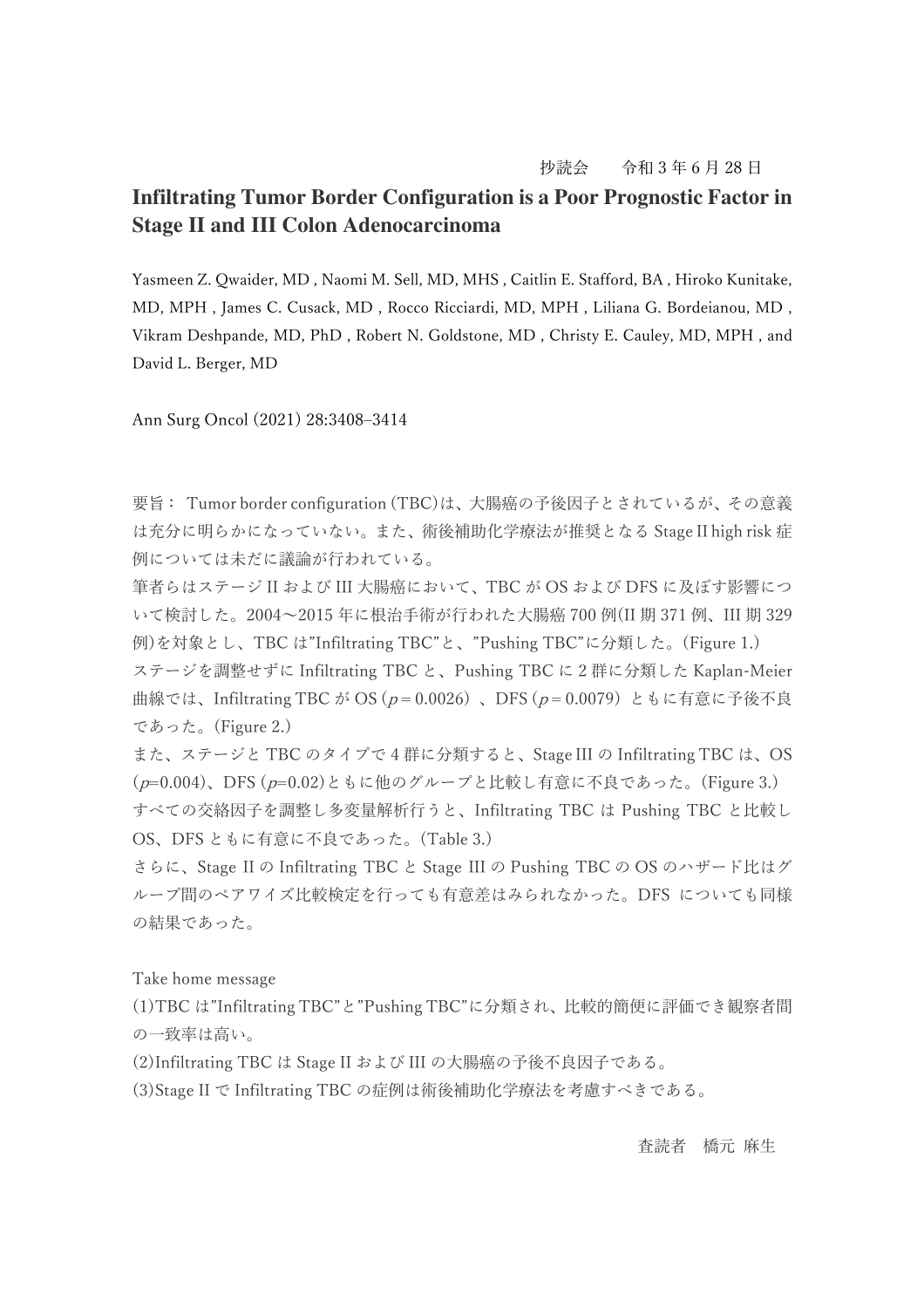Figure 1. Colon adenocarcinoma.

A Infiltrating tumor border configuration, B pushing tumor border configuration. Scan bar: 20μm



| Characteristics       | Total $[N = 371]$ (%) | Tumor border configuration   |                         | $p$ value |
|-----------------------|-----------------------|------------------------------|-------------------------|-----------|
|                       |                       | Infiltrating $[n = 218]$ (%) | Pushing $[n = 153]$ (%) |           |
| Age                   | $68 \pm 15$           | $69 \pm 15$                  | $70 \pm 15$             | 0.5       |
| Sex                   |                       |                              |                         | 1         |
| Female                | 198(53)               | 116(53)                      | 82 (53)                 |           |
| Male                  | 173(47)               | 102(47)                      | 71(47)                  |           |
| Adjuvant chemotherapy |                       |                              |                         | 0.06      |
| Received              | 61(16)                | 43(20)                       | 18(12)                  |           |
| Did not receive       | 310 (84)              | 175 (80)                     | 135 (88)                |           |
| Extent of invasion    |                       |                              |                         | 0.07      |
| T <sub>3</sub>        | 292 (79)              | 164(75)                      | 128 (84)                |           |
| T <sub>4</sub>        | 79(21)                | 54(25)                       | 25(16)                  |           |
| Histologic grade      |                       |                              |                         | 0.2       |
| Low                   | 312 (84)              | 189 (87)                     | 123 (80)                |           |
| Intermediate          | 5(1)                  | 2(1)                         | 3(2)                    |           |
| High                  | 54(15)                | 26(12)                       | 28(18)                  |           |
| Anatomic site         |                       |                              |                         | 0.4       |
| Right colon           | 212(57)               | 118(54)                      | 94(61)                  |           |
| Left colon            | 110(30)               | 69(32)                       | 41(27)                  |           |
| Transverse colon      | 49(13)                | 31(14)                       | 18(12)                  |           |

## Table 1. Demographics for patients with stage II disease  $(N = 371)$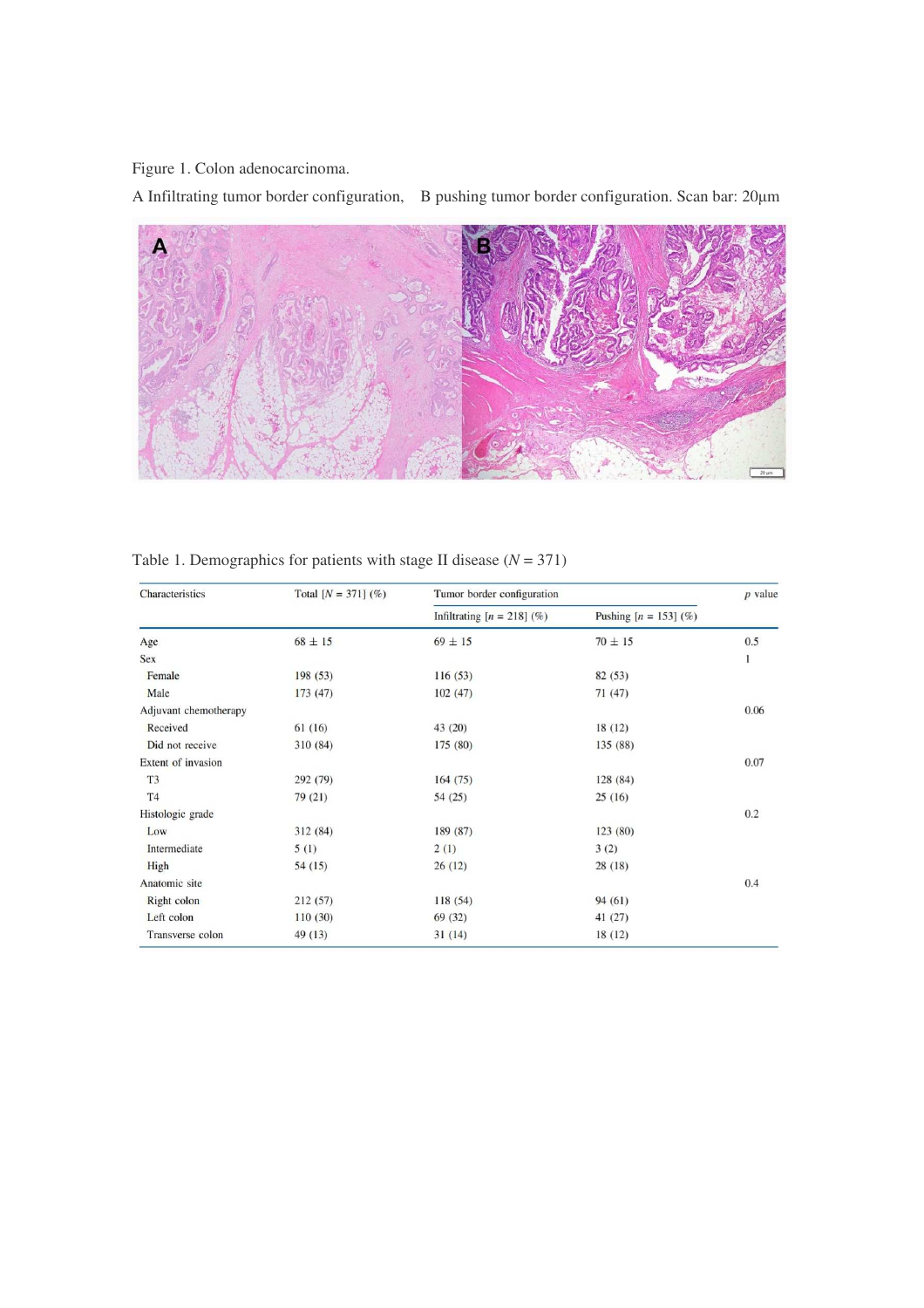| Characteristics       | Total $[N = 329]$ | Tumor border configuration   |                        | $p$ value |
|-----------------------|-------------------|------------------------------|------------------------|-----------|
|                       |                   | Infiltrating $[n = 248]$ (%) | Pushing $[n = 81]$ (%) |           |
| Age                   | $67 \pm 15$       | $65 \pm 15$                  | $71 \pm 15$            | < 0.001   |
| <b>Sex</b>            |                   |                              |                        | 0.5       |
| Female                | 170(52)           | 125(50)                      | 45(56)                 |           |
| Male                  | 159 (48)          | 123(50)                      | 36(44)                 |           |
| Adjuvant chemotherapy |                   |                              |                        |           |
| Received              | 238 (72)          | 186 (75)                     | 52(64)                 |           |
| Did not receive       | 91 (28)           | 62(25)                       | 29(36)                 |           |
| Extent of invasion    |                   |                              |                        | < 0.001   |
| T1                    | 12(4)             | 8(3)                         | 4(5)                   |           |
| T <sub>2</sub>        | 27(8)             | 12(5)                        | 15(19)                 |           |
| T <sub>3</sub>        | 193 (59)          | 141(57)                      | 52(64)                 |           |
| T <sub>4</sub>        | 97 (29)           | 87(35)                       | 10(12)                 |           |
| Histologic grade      |                   |                              |                        | 1         |
| Low                   | 235(72)           | 177(71)                      | 58 (72)                |           |
| Intermediate          | 11(3)             | 9(4)                         | 2(2)                   |           |
| High                  | 83(25)            | 62(25)                       | 21(26)                 |           |
| Anatomic site         |                   |                              |                        | 0.1       |
| Right colon           | 186 (57)          | 134(54)                      | 52(64)                 |           |
| Left colon            | 124(38)           | 101(41)                      | 23(28)                 |           |
| Transverse colon      | 19(6)             | 13(5)                        | 6(8)                   |           |

Table 2. Demographics for patients with stage III disease  $(N = 329)$ 

Figure 2. Kaplan-Meier curves for overall and disease-free survival between infiltrating and pushing TBCs. *TBC* tumor border configuration